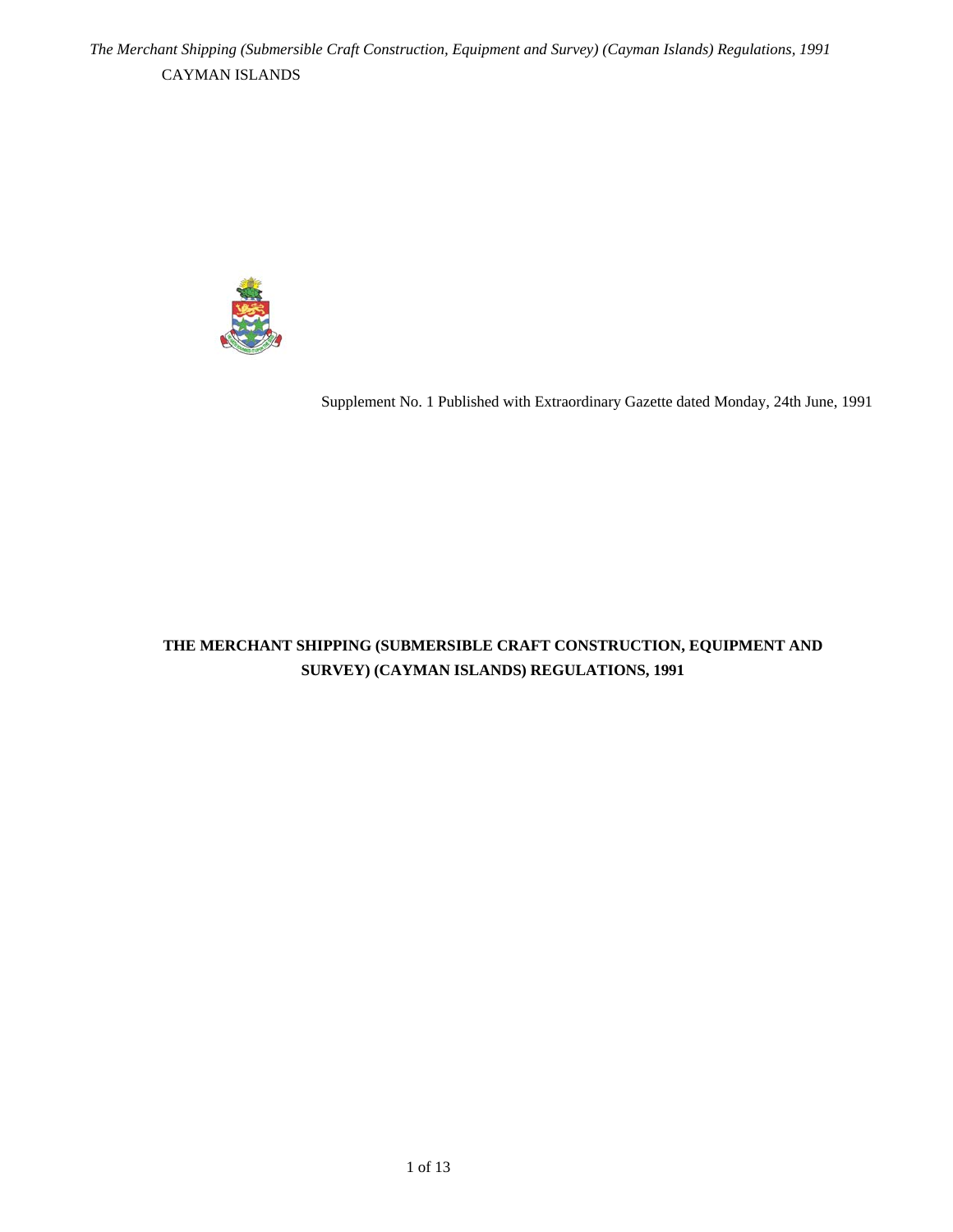# **ARRANGEMENT OF REGULATIONS**

- <span id="page-1-0"></span>1. [Citation and commencement.](#page-2-0)
- 2. [Interpretation](#page-2-1)
- 3. [Application](#page-3-0)
- 4. [Equivalents and exemptions](#page-3-1)
- 5. [Requirements for construction, support and carriage of equipment and stores in](#page-3-2)  [submersible craft](#page-3-2)
- 6. [Criteria for the issue of safety certificates](#page-3-3)
- 7. [Survey](#page-3-4)
- 8. [Offences](#page-4-0)
- 9. [Detention](#page-4-1)

# **[SCHEDULES](#page-5-0)**

```
Schedule 1-<br>Requirements For Submersible Craft And Supporting Equipment
```
- 1. [Hull](#page-5-1)
- 2. [Power](#page-5-2)
- 3. [Control](#page-6-0)
- 4. [Buoyancy and Stability](#page-6-1)
- 5. [Life Support](#page-6-2)
- 6. [Communications](#page-7-0)
- 7. [Navigation and Position Indication](#page-7-1)
- 8. [Supporting Equipment: launch and Recovery System](#page-8-0)
- 9. [Lock-out Arrangements](#page-8-1)

[Schedule 2](#page-9-0)- Requirements For One-man Submersible Craft, Atmospheric Diving Suits And Supporting Equipment

- 1. [Hull](#page-9-1)
- 2. [Power](#page-9-2)
- 3. [Control](#page-10-0)
- 4. [Buoyancy and Stability](#page-10-1)
- 5. [Life Support](#page-10-2)
- 6. [Communications](#page-10-3)
- 7. [Navigation and Position Indication](#page-10-4)
- 8. [Supporting Equipment: launch and Recovery System](#page-11-0)

[Schedule 3](#page-12-0)- Criteria For Certification Of Submersible Craft And Supporting Equipment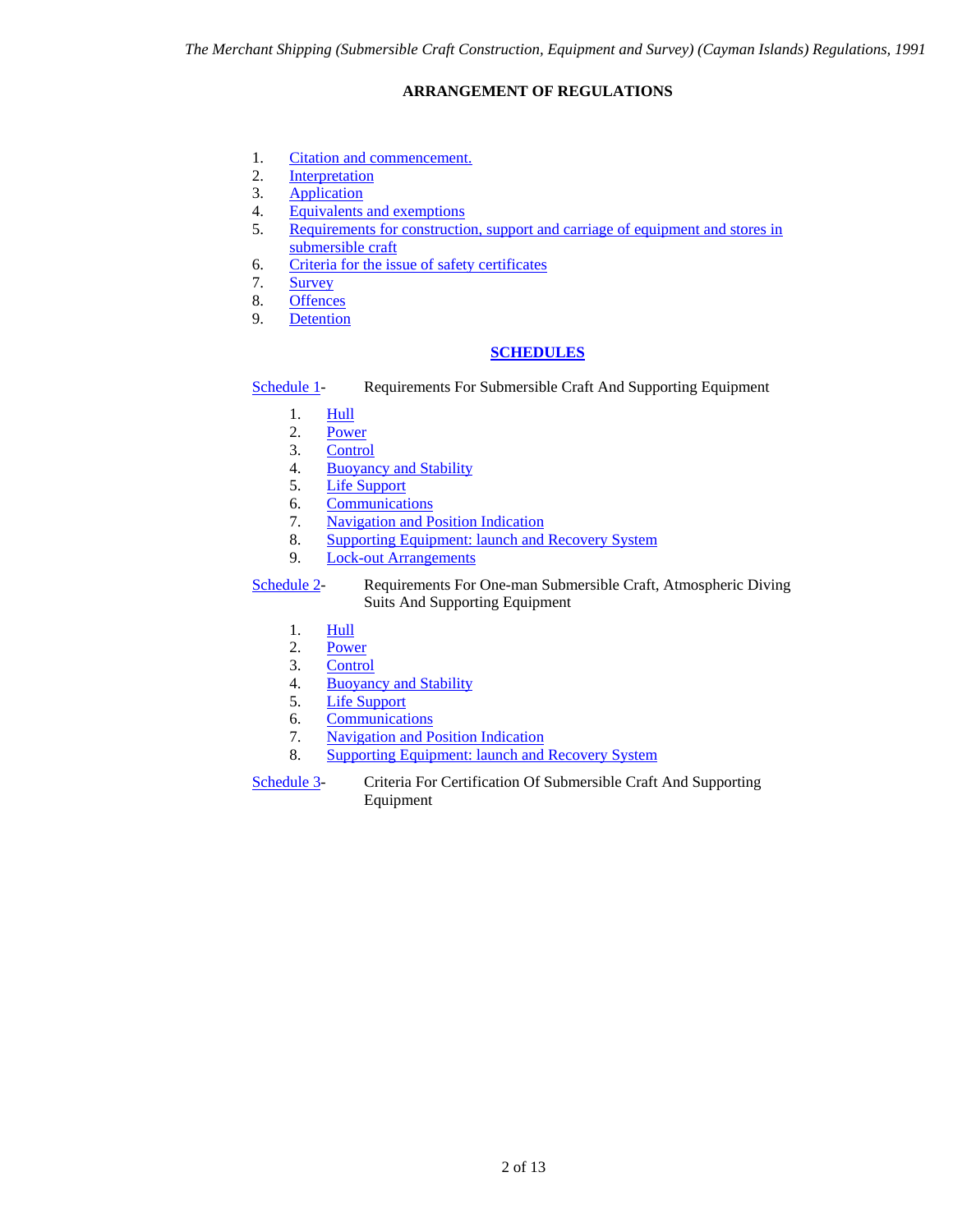#### **THE MERCHANT SHIPPING (SUBMERSIBLE CRAFT) LAW, 1991**

In exercise of the powers conferred upon the Governor by section 12 of the Merchant Shipping (Submersible Craft) Law, 1991, the following regulations are made

<span id="page-2-0"></span>Citation and Commencement 1. These regulations may be cited as the Merchant Shipping. (Submersible Craft Construction, Equipment and Survey) (Cayman Islands) Regulations, 1991, and shall be deemed to have come into force on the 1st day of June, 1991.

<span id="page-2-1"></span>Interpretation  $2. (1)$  In these regulations-

"autonomous submersible craft" means a submersible craft which does not rely on a parent craft for launch and recovery and recharging its power source or for surface support;

"Certifying Authority" means the Chief Marine Surveyor or any person authorised by him and includes (if so authorised) Lloyd's Register of Shipping, the British Committee of Bureau Veritas, the British Committee of Det Norske Veritas, the British Committee of Germanischer Lloyd and the British Technical Committee of the American Bureau of Shipping;

"collapse depth" means that depth at which failure of the pressure hull is estimated to occur, due to the external pressure;

"command module" means the main compartment of a lock-out submersible craft which may house the crew, the diving supervisor and the control equipment for both the submersible craft and the diver lock-out compartment;

"crew" means the person or persons within the submersible craft required to operate the submersible craft and its equipment;

"depth" means the depth measured from the surface to the lowest part of the submersible craft's pressure hull;

"diver lock-out compartment" means a compartment forming part of the submersible craft with underwater access for personnel and with a means of controlling the differential pressure between the inside and outside environment;

"exostructure" means all structures and appendages outside the pressure hull such as floodable structure, supporting equipment and including hydrodynamic fairings, lifting pads, manipulators and other such structures and appendages;

"hull penetration" means any opening In the pressure hull;

"life support systems" means equipment installed to render a manned submersible craft habitable and includes breathing systems, temperature and humidity control equipment, waste disposal and toxic fume removal equipment and food and water supplies;

"maximum operating depth" means the maximum depth to Which the submersible craft Is designed to submerge during normal operation;

"passenger" means a person who is not crew;

"the Law" means the Merchant Shipping (Submersible Craft) Law, 1991;

"supporting equipment" means the launching and recovery gear used in connection with a submersible craft;

"surveyor" means a surveyor appointed by a Certifying Authority;

"umbilical" means a connecting link to a submersible craft which contains one or more life support, surveillance, communication or remote control leads with or without power supply cables.

(2) References in these regulations to the owner of a submersible craft or supporting equipment include, for the purpose of the application of any provision of these regulations in relation to any particular submersible craft or supporting equipment, references to the person who at the relevant time has the management of that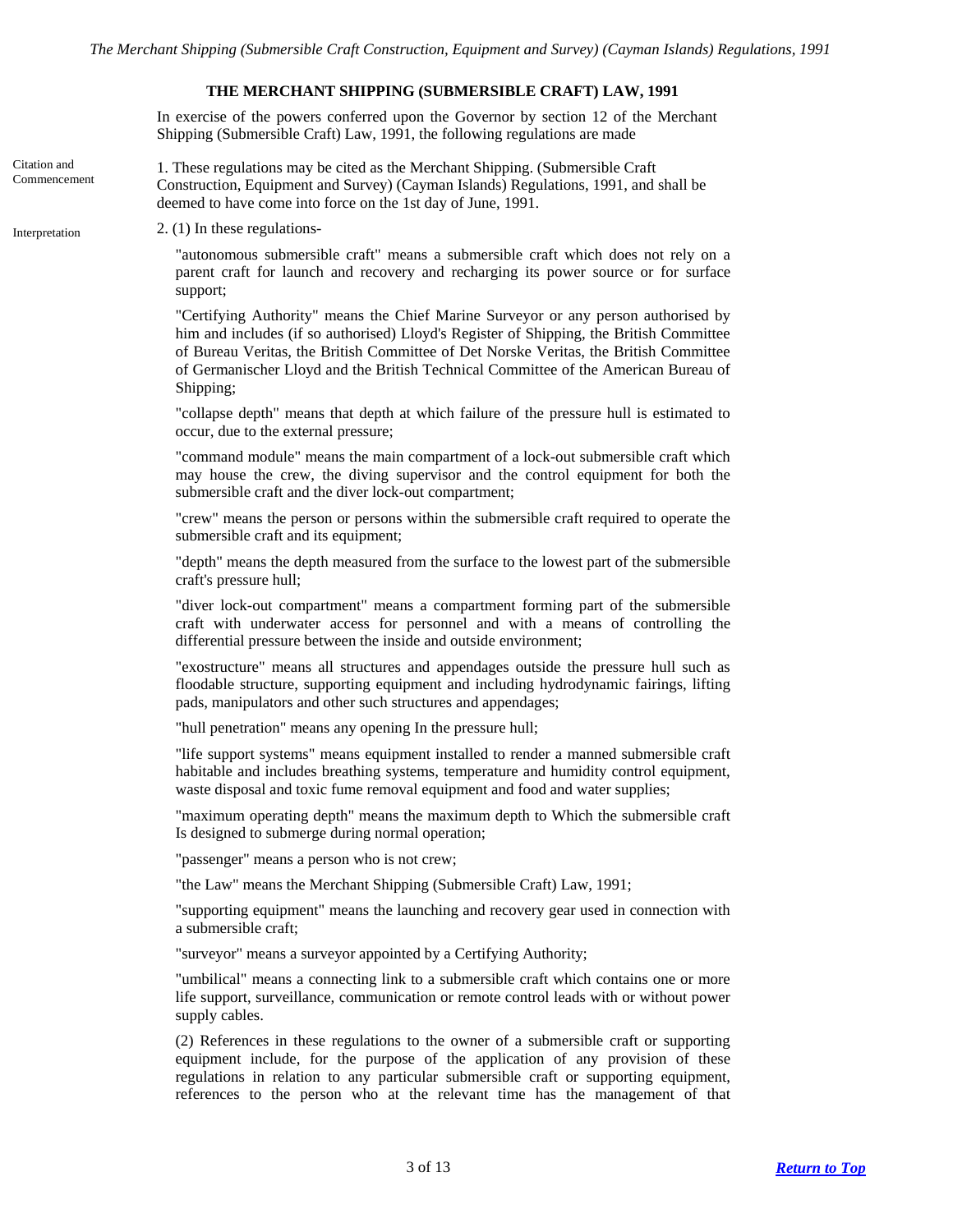<span id="page-3-1"></span>Equivalents and exemptions

<span id="page-3-2"></span>Requirements for construction, support and carriage of equipment and stores in submersible craft

<span id="page-3-3"></span>Criteria for the issue of safety certificates

<span id="page-3-4"></span>Survey

submersible craft or supporting equipment.

- <span id="page-3-0"></span>3. (1) Subject to paragraph (2), these regulations apply to any submersible craft which Application
	- (a) is registered in the register of submersible craft; and (b) is required to be registered in the register of submersible craft under section 5(2) of the Law, whether it is so registered or not.

(2) These regulations apply to any supporting apparatus which is used in connection with a submersible craft to which these regulations apply.

4. (1) The Chief Marine Surveyor may permit any fitting, material, appliance or apparatus to be fitted in a submersible craft or supporting apparatus as an alternative to that required by these regulations if such fitting, material, appliance or apparatus is at least as effective as that required by these regulations.

(2) The Chief Marine Surveyor may, if he is satisfied that compliance with such provision is either impracticable or unreasonable, exempt any submersible craft from any of the provisions of these regulations on such conditions as he may specify, and may alter or cancel such exemption.

5. (1) Every submersible craft and all supporting equipment to which these regulations apply, except such submersible craft as are referred to in paragraph (2), shall be constructed and supported in accordance with the requirements of, and shall carry the equipment and stores set out in Schedule 1.

(2) Every one-man submersible craft and every atmospheric diving suit and all supporting equipment operated in connection with such one-man submersible craft and atmospheric diving suit shall be constructed and supported in accordance with the requirements of, and shall carry the equipment and stores set out in, Schedule 2.

- 6. Every submersible craft and all supporting equipment to which these regulations apply shall satisfy the criteria set out in Schedule 3.
- 7. (1) The owner of every submersible craft to Which these regulations apply shall cause it to be surveyed by a Certifying Authority before it is put into service for the first time after the effective date of section 4 of the Law and before any safety certificate (whether upon first issue or upon renewal) is issued in respect of it.

(2) Upon making application to a Certifying Authority for the survey of a submersible craft to which these regulations apply the owner shall deliver to the Certifying Authority such plans, drawings, specifications and other documents relating to the specifications set out in Schedule 1. (as the case may require) and such other information relating to the design, construction and testing of the submersible craft and its supporting equipment as the Certifying Authority may require.

(3) After receiving an application for survey and payment of such fees as may be specified by the Governor, a surveyor shall survey the submersible craft or its supporting equipment, or both, as specified in the application and the owner shall

(a) supply to the surveyor any further document or information necessary in order that the surveyor may be able to ascertain whether the submersible craft and its supporting equipment comply with such of the criteria set out in Schedule 3 as are applicable to that type of submersible craft or supporting equipment; and

(b) afford all necessary facilities for the survey to take place; and

(c) cause or permit the submersible craft or its supporting equipment or both to undergo such tests as the surveyor may require for the purpose of determining whether the submersible craft and its supporting equipment accord with the specifications set out in Schedule 1 or (as the case may require) and satisfy the criteria set out in Schedule 3.

(4) After the survey has been completed the surveyor shall provide the Chief Marine Surveyor with a declaration of survey in respect of the submersible craft and its supporting apparatus.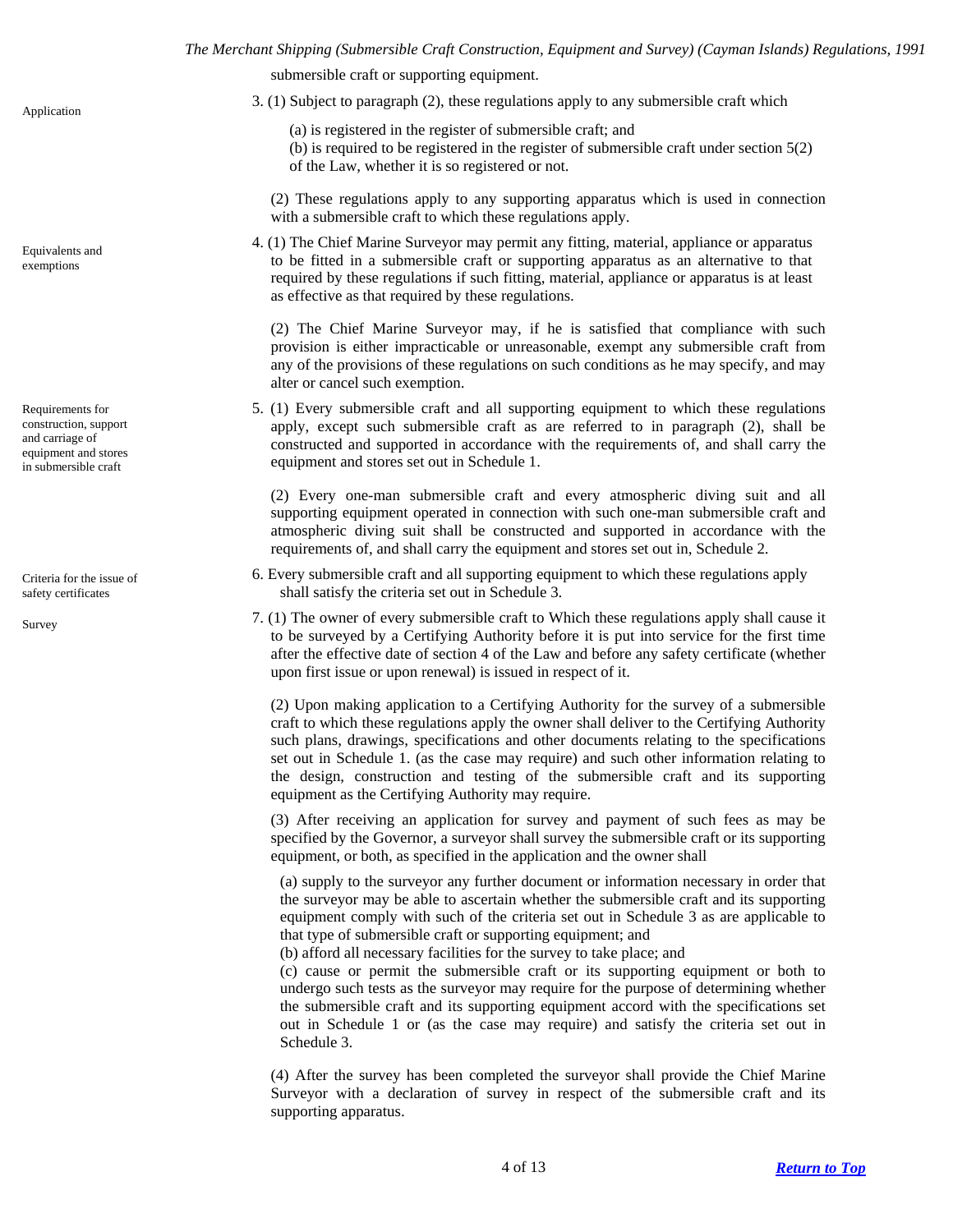8. (1) Any person who is concerned in the operation of a submersible craft to which these regulations apply and which does not comply with the specifications set out in Schedule 1 or Schedule 2 (as the case may require) shall be guilty of an offence and liable upon summary conviction to a fine not exceeding ten thousand dollars in respect of any one contravention.

> (2) Any owner of a submersible craft who contravenes regulation 7(1), (2), or (3) shall be guilty of an offence and liable upon summary conviction to a fine not exceeding two thousand dollars in respect of any one contravention.

> (3) In any proceedings for an offence under these regulations it shall be a defence for the person charged with the offence to prove-

- (a) that he exercised all due diligence to prevent commission of the offence; and (b) that the offence was committed without his consent, connivance or default.
- <span id="page-4-1"></span>Detention 9. (1) Any submersible craft to which these regulations apply and which does not comply with the specifications set out in Schedule 1 or Schedule 2 (as the case may require) shall be liable to be detained.

(2) Sections 74 to 76 of the Merchant Shipping (Applicable Conventions) Law 1987 shall have effect in relation to a submersible craft detained under these regulations and for the purpose of applying those sections -

(a) the words "submersible craft" shall be substituted for the word "ship" wherever it occurs, except when the vessel to be detained may properly be described as a "ship" as defined in the Merchant Shipping (Applicable Conventions) Law 1987; and (b) the words "the Merchant Shipping (Submersible Craft Construction, Equipment and Survey) Regulations 1991" shall be substituted for the words "this Law" wherever the latter occur.

<span id="page-4-0"></span>**Offences**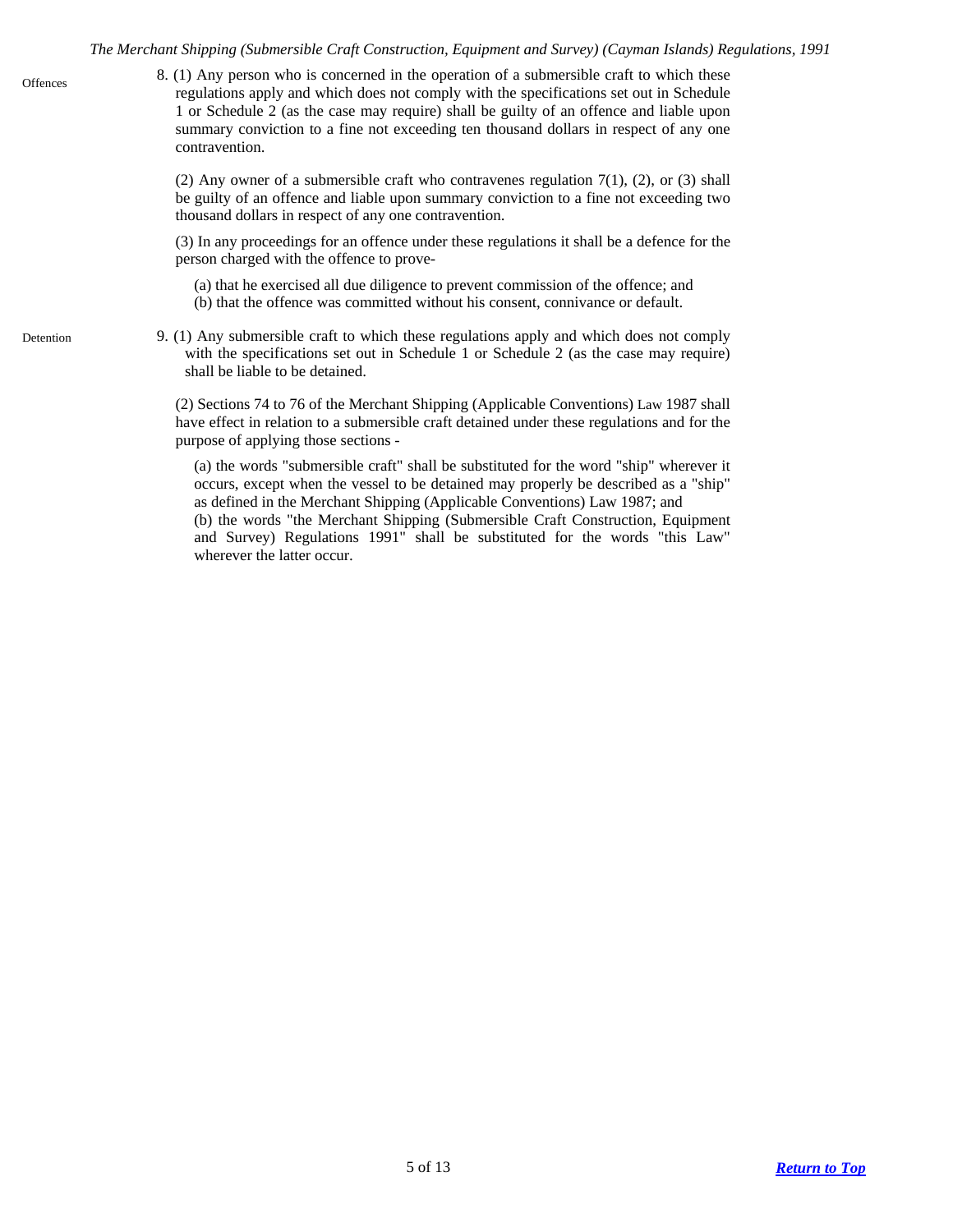# **SCHEDULE 1 (Regulation 5(1))**

#### **Requirements For Submersible Craft And Supporting Equipment**

#### **ARRANGEMENT OF PARAGRAPHS**

- <span id="page-5-0"></span>1. [Hull](#page-5-1)
- 2. [Power](#page-5-2)
- 3. [Control](#page-6-0)
- 4. [Buoyancy and Stability](#page-6-1)
- 5. [Life Support](#page-6-2)
- 6. [Communications](#page-7-0)
- 7. [Navigation and Position Indication](#page-7-1)
- 8. [Supporting Equipment: launch and Recovery System](#page-8-0)
- 9. [Lock-out Arrangements](#page-8-1)
- <span id="page-5-1"></span>Hull 1. (1) Manned submersible craft shall normally consist of a pressure hull and an exostructure.
	- (2) The pressure hull and an exostructure shall be -

(a) so designed that all loads to be exerted on the structure are taken into account. These shall include the most severe loads imposed in normal conditions together with loads resulting from several conditions occurring simultaneously. The planned maximum operating depth and the collapse depth shall be specified;

(b) designed, where practicable, so that all pipe systems penetrating the pressure hull shall be provided with two isolating valves, primary and secondary, readily accessible to the crew, the primary valve to be immediately inboard of the penetration. Where this is not practicable all components of the system between the hull penetration and the primary isolating valve shall be designed for an internal pressure of not less than that equivalent to the collapse depth;

(c) fitted with a lifting point and a towing point (where appropriate) and external structural members capable of withstanding the stresses that may be experienced in service conditions;

(d) subjected to satisfactory tests and survey during building and acceptance trials. Records of these and copies of all certificates obtained shall be made available; (e) subjected to regular maintenance inspections. Details of the current and proposed inspection intervals and the tests involved shall be made available;

(f) equipped with at least cine alternative lifting point to which attachments may be secured to raise the submersible craft to the surface in an emergency;

(g) provided with an access hatch operable from both sides., The hatch shall be positioned so that the occupants may leave the craft when it is on the surface. If more than 6 passengers are carried, at least 2 such hatches shall be provided. Means shall be provided for equalizing pressure on each side of each hatch prior to opening and ensure that the hatches are opened under the control of the pilot;

(h) provided with a transparent, shatter proof inner screen for all windows normally accessible to passengers;

(i) provided with suitable seats allocated for all occupants.

<span id="page-5-2"></span>2. (1) Manned submersible craft shall be - Power

(a) provided with -

- (i) a source of power capable of maintaining normal services for a period adequate for the service envisaged and including the minimum life support requirements set out in head V of this Schedule;
- (ii) an emergency source of power capable of providing continuity of communications for the minimum life support requirements set out in head V of this Schedule;
- (b) equipped with means of propulsion adequate for the service envisaged.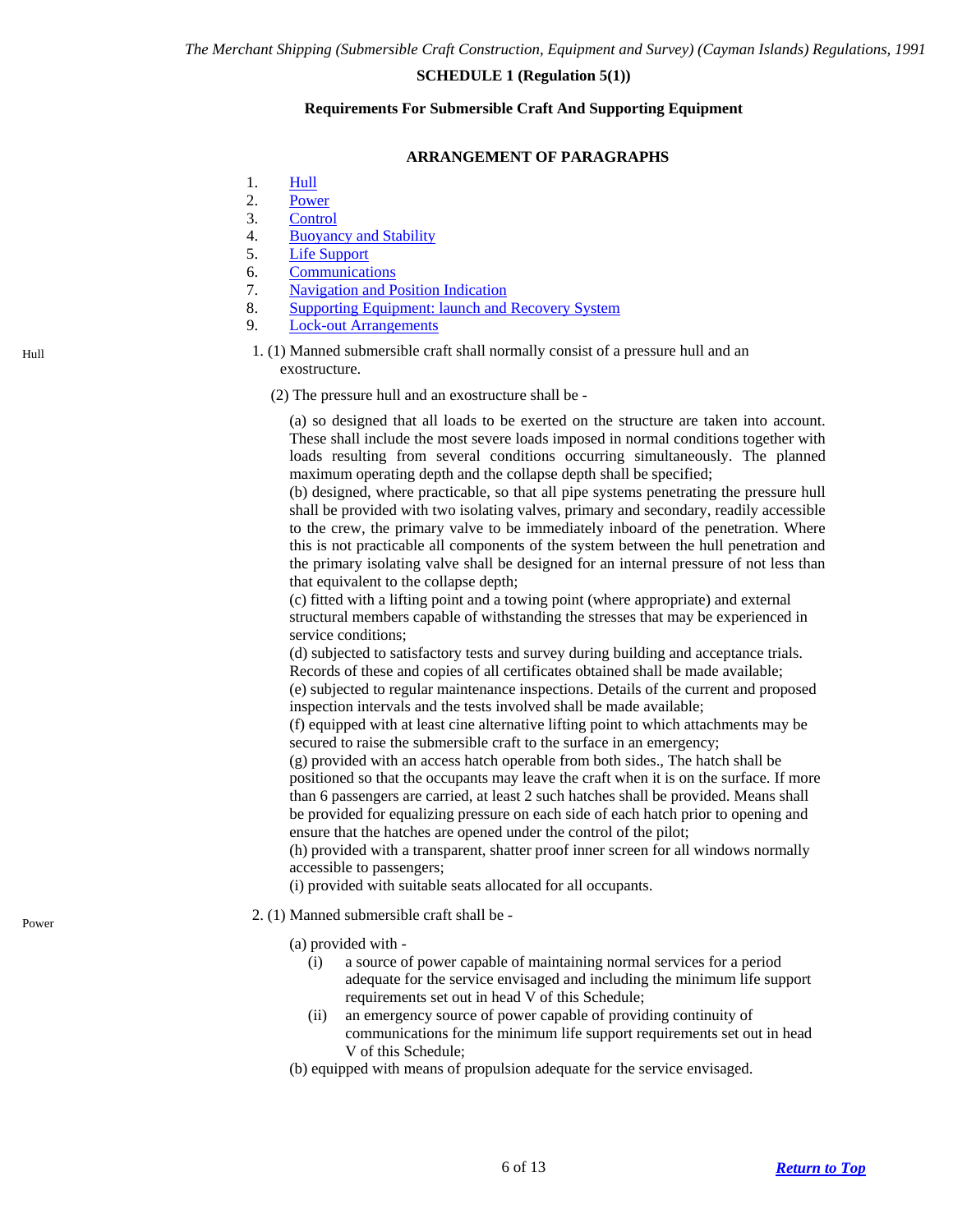(2) Where electrical power is used the craft shall be -

(a) fitted with equipment compatible with special conditions pertaining to marine service. Where practicable, all equipment shall be continuously rated;

(b) provided with adequate electrical protection;

(c) fitted with an effective means of isolating all poles or phases from every circuit and sub-circuit as may be necessary to minimise shock hazard;

(d) fitted with gas control safeguards, where applicable, on the compartments containing the power source;

(e) equipped with a pressure compensation device for the power source if it is external to the pressure hull and is subjected to ambient sea pressure;

- (f) fitted with circuits which do not use hull return;
- (g) provided with an earth leakage measuring device.
- <span id="page-6-0"></span>3. Manned submersible craft shall (where appropriate) – Control

(a) contain valves, gauges and such other equipment as is necessary to control the propulsion and auxiliary systems, including any fuel supply and exhaust systems; (b) contain such equipment as is necessary to control the direction of the craft in azimuth;

(c) contain such valves, gauges and other equipment as are necessary to control the depth, attitude and rate of descent and ascent without inducing resonant or unstable motions;

(d) be provided with a display, alarm, and interlock system in order to prevent the pilot initiating descent with hatches in the open position;

(e) be fitted with jettisonable weights or other means suitably protected against inadvertent operation to achieve positive buoyancy in an envisaged emergency situation;

(f) be fitted with valves or other fittings to enable manipulators, grasping or anchoring devices and jettisonable equipment to be released in a planned or envisaged emergency situation;

(g) be fitted with an umbilical capable of maintaining services and of sufficient strength for its intended service;

(h) be equipped with an internal release device suitably protected against inadvertent operation, for severing or releasing the umbilical cable. In the case of a towed submersible craft, similar arrangements should be provided for the towing cable; (i) be equipped with a device for the early detection of water leakage into the pressure hull or any other compartment;

(j) be equipped (in the case of an autonomous submersible craft) with an effective bilge pumping system;

(k) be equipped (in the case of an autonomous submersible craft) with such anchors and cables as are sufficient in number, weight and strength having regard to the size and intended service of the craft.

4. (1) Manned submersible craft shall, where appropriate, have sufficient buoyancy and stability to enable a properly trained crew to operate it in all sea states and conditions for which it is intended.

(2) There shall be provided, for each craft instructions showing operating procedures In intended service conditions together with emergency procedures. The instructions shall take into account the fully submerged and transient submerging and surfacing conditions together with a full buoyancy condition. The effects of releasing any jettisonable devices either singly or in combination shall be taken into account.

<span id="page-6-2"></span>5. (1) Manned submersible craft shall be provided with the means of life support to maintain all occupants carried at or near atmospheric pressure in a safe and breathable atmosphere for a minimum period of 72 hours over and above the planned dive time where the charted depth plus mean high water spring tide does not exceed 50 metres and 96 hours in every other case. Life Support

<span id="page-6-1"></span>Buoyancy and **Stability**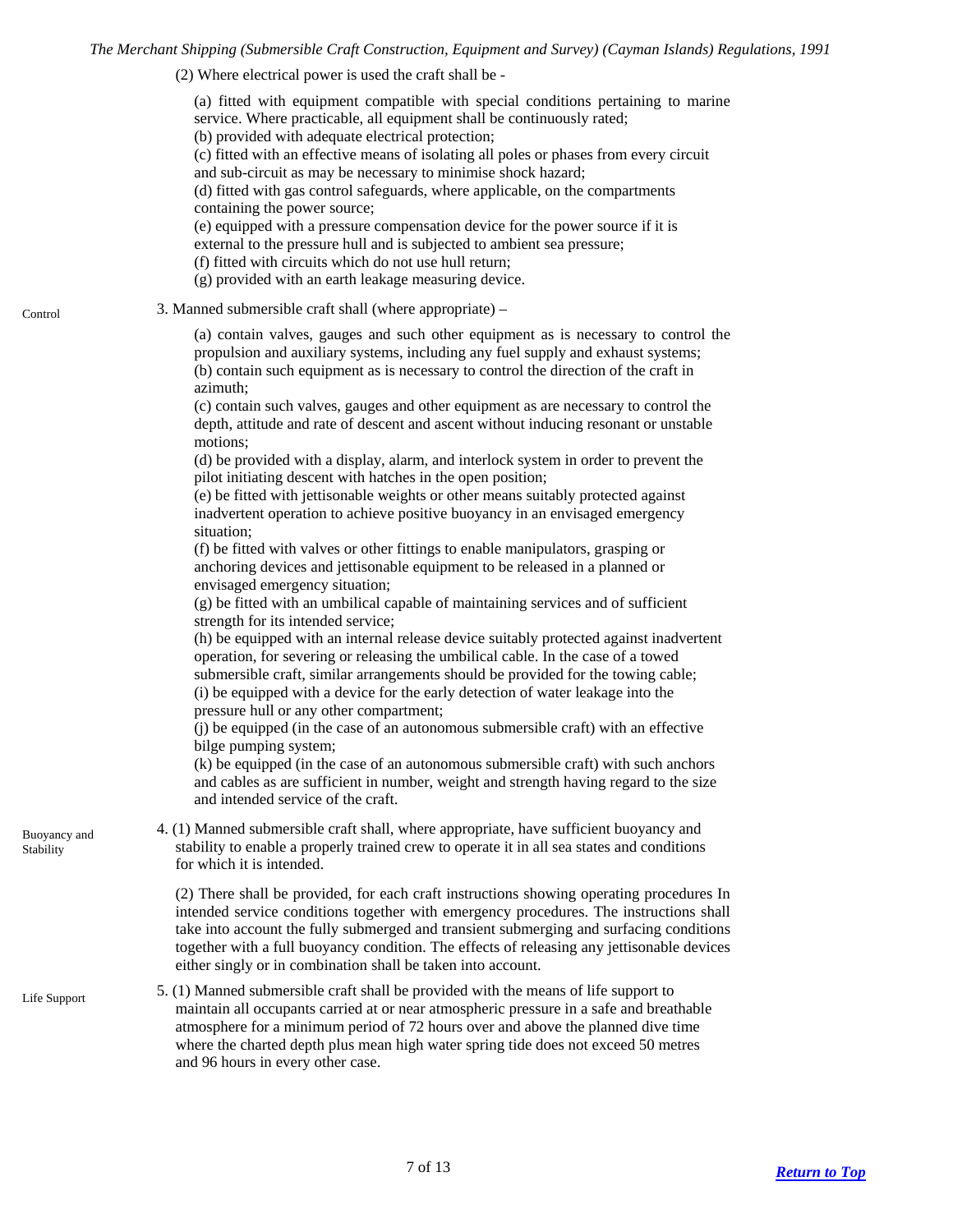(2) Manned submersible craft shall -

(a) contain adequate equipment to maintain a safe and breathable atmosphere in the operator's compartment. The equipment shall be capable of functioning whether or not the main electrical power source of the craft is operable. When oxygen is stored in bottles, at least two bottles shall be provided. If these are fitted externally, they shall be piped separately to the inside of the submersible craft;

(b) contain monitoring devices to test the atmosphere in the crew and passenger compartments;

(c) contain valves, gauges and other equipment as are necessary to monitor and control the pressure, temperature and humidity and (where practicable) to control the pressure, temperature and humidity within the crew and passenger compartments; (d) be equipped with an adequate emergency breathing system for use in case of fire or smoke;

(e) at all times carry emergency supplies of food and water to sustain the occupants for the periods given in paragraph (1);

(f) under normal conditions and in the event of an emergency either have sufficient power reserves to maintain an adequate temperature in the crew compartment, or be equipped with a means of thermal protection of the occupants;

- (g) contain the minimum of flammable and toxic material;
- (h) be fitted with an adequate fire extinguishing system;
- (i) be equipped with approved medical stores.

<span id="page-7-0"></span>Communications

6. (1) Submersible craft shall be fitted with such equipment as is necessary for the submersible craft to .communicate with its parent craft when on the surface and when submerged. Equipment using through-water communication methods shall have a minimum range of twice the maximum operating depth of the craft.

(2) Autonomous submersible craft shall be fitted with -

(a) such main and reserve equipment as is necessary for the submersible craft to communicate with its support base;

(b) such equipment as is necessary for the submersible craft, when on the surface, to alert by radio other shipping in the vicinity in the event of distress and to communicate with such shipping;

(c) such equipment as is necessary for the submersible craft, when submerged, to communicate with surface craft. The equipment should have a minimum range of twice the operating depth of the craft.

(3) Where the submersible craft has more than one manned compartment, equipment shall be fitted to provide communication between these compartments.

(4) Where more than 6 passengers are carried, an electrical public address system shall be fitted.

7. (1) Manned submersible craft shall be –

(a) fitted with a compass;

(b) fitted with an adequate means of determining the distance of the craft from the seabed;

(c) provided with an adequate means of visual look-out ahead of the craft or be fitted with equipment to determine and avoid obstacles when submerged;

(d) fitted with such gauges or instruments to provide a continuous read-out of depth to the crew; a minimum of two such instruments shall be fitted; one of which shall be dial gauge; they shall not share a common hull penetration;

(e) fitted with equipment to indicate heel and trim;

(f) fitted with a visual means of position indication for use when on the surface,

including highly visible paint, and strobe light;

(g) fitted with a sonic location device to provide position indication in an emergency when submerged;

(h) be equipped with a timepiece which does not use the main power supply.

<span id="page-7-1"></span>Navigation and Position Indication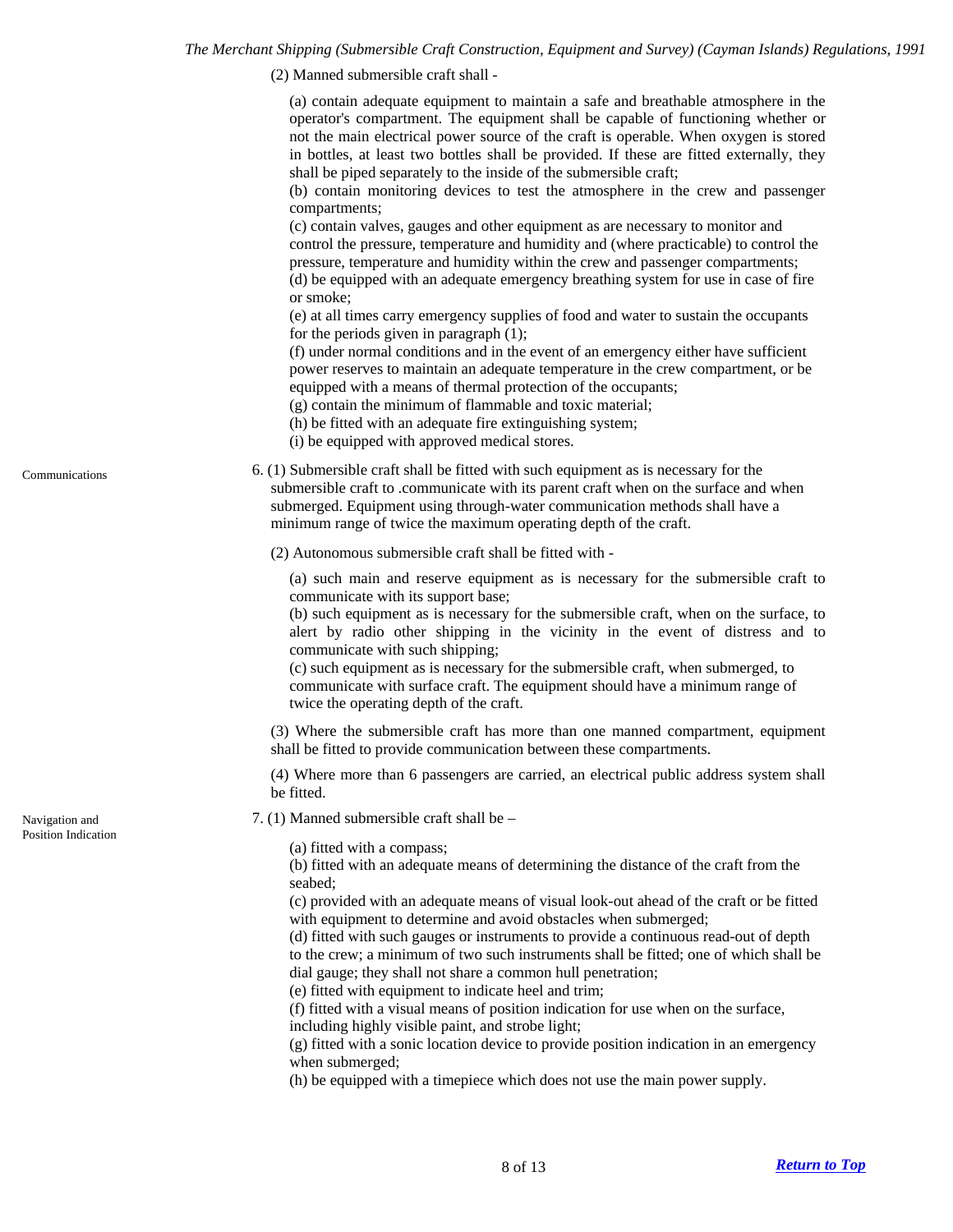<span id="page-8-0"></span>Supporting Equipment: Launch and Recovery System

8. (1) Manned submersible craft shall be so constructed as to be capable of use in association with a lifting gear system (where appropriate) which enables the craft to be lowered into and recovered from the water with adequate safety factors for the intended service.

(2) If wires or ropes are incorporated for hoisting or lowering any submersible craft these shall have safety factors based upon the proven or calculated breaking strength of the wire or rope.

- (3) The lifting gear system shall be subjected to static and dynamic load tests.
- <span id="page-8-1"></span>9. (1) Manned submersible craft fitted with diver lock-out facilities shall - Lock-out

Arrangements (a) be provided with the means of life support to maintain any occupants subjected to raised pressures in a safe and breathable atmosphere;

> (b) be fitted with a saturation control compartment or a command module adjacent to the diver lock-out compartment from which control and monitoring of the chamber may be carried out;

> (c) be equipped with sufficient storage capacity to contain the appropriate breathing mixture to supply to persons occupying or working from the lock-out compartment; (d) be equipped with at least one breathing mask for each occupant inside the lock-out compartment; the masks to be connected to the gas supply and exhaust system either permanently or by plug and socket connectors;

> (e) be fitted with such equipment as may be necessary to ensure that each diver's body temperature is kept within safe limits;

(f) contain such valves, gauges and other fittings as are necessary to control and monitor the pressures and the composition of the atmosphere within the lock-out compartment and to ascertain the external water pressures on the lock-out compartment. This equipment shall be fitted in the command module, the saturation control compartment and the diver lock-out compartment; except that the control valves in the saturation control and diver lock-out compartments shall be capable of being overridden from the control compartment;

(g) be equipped with a two-way oral communication system whereby contact may be maintained between personnel in the command module or saturation control compartment and the divers inside and outside the compartment under all operating conditions. The system shall be fitted with an auxiliary power source for use in an emergency. Speech unscramblers are to be provided when mixed gas is used.

(2) The command module shall be equipped with a means of setting the submersible craft on the seabed and, if mid-water operations are to be carried out, the craft shall have positive control of depth so that divers can move freely between the diver lock-out compartment and the water.

(3) The diver lock-out compartment shall -

(a) be equipped with means whereby each diver using the compartment is able to enter and leave without difficulty;

(b) contain adequate first-aid facilities and lifting equipment sufficient to enable an unconscious or injured diver to be hoisted into the compartment by a person located therein; (c) be capable, where applicable, of allowing a person to transfer under pressure between the compartment and a compression chamber;

(d) be equipped with doors which act as pressure seals and which may, where appropriate, be opened from either side;

(e) contain adequate re-generation equipment to maintain a safe and breathable atmosphere in the compartment. The equipment shall be capable of functioning whether or not the main power source of the submersible craft is operable;

(f) at all times carry emergency supplies of food and water to sustain the occupants for the periods given in head V (1);

(g) be equipped with a means of thermal protection for the divers;

(h) be equipped with a mechanical lock or equivalent arrangements of adequate size which can be used at pressures equivalent to the maximum operating depth of the diver lock-out compartment.

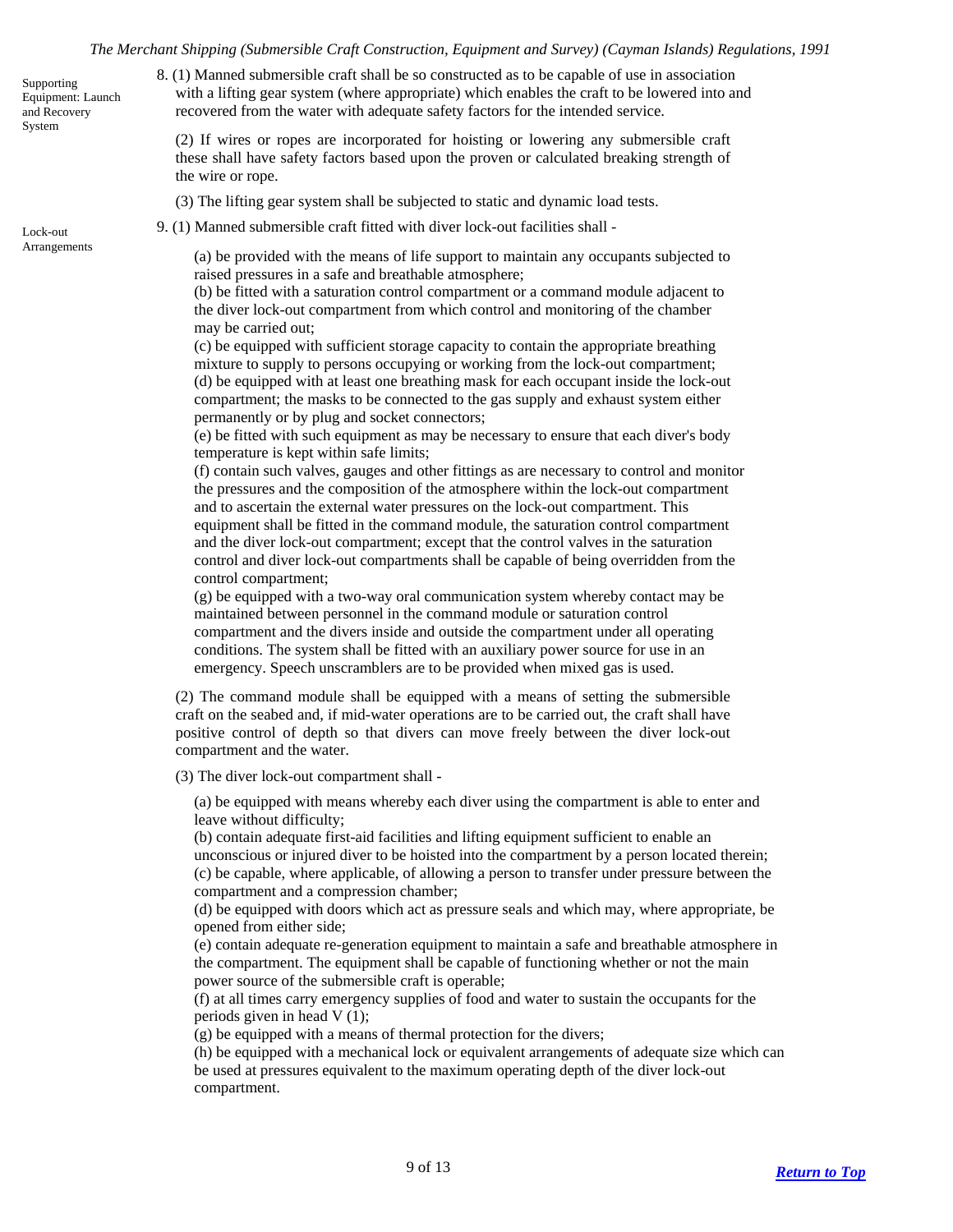## **SCHEDULE 2 Regulation 5(2)**

#### <span id="page-9-0"></span>**Requirements for One-man Submersible Craft, Atmospheric Diving Suits and**

#### **Supporting Equipment**

### **ARRANGEMENT OF PARAGRAPHS**

- 1. [Hull](#page-9-1)
- 2. [Power](#page-9-2)
- 3. [Control](#page-10-0)
- 4. [Buoyancy and Stability](#page-10-1)
- 5. [Life Support](#page-10-2)
- 6. [Communications](#page-10-3)
- 7. [Navigation and Position Indication](#page-10-4)
- 8. [Supporting Equipment: launch and Recovery System](#page-11-0)

The requirements referred to in regulation 5(2) are as follows -

- <span id="page-9-1"></span>1. (1) One man submersible craft and atmospheric diving suits shall normally consist of a Full Figure 1. (1) One man submicrative craft and an exostructure.
	- (2) The pressure hull and the exostructure shall be-

(a) so designed that all loads to be exerted on the structure are taken into account. These shall include the most severe loads imposed in normal conditions together with loads resulting from several conditions occurring simultaneously. The planned maximum operating depth and the collapse depth shall be specified;

(b) designed where practicable, so that all pipe systems penetrating the pressure hull shall be provided with two isolating valves, primary and secondary, readily accessible to the operator, the primary valve to be immediately inboard of the penetration. Where this is not practicable all components of the system between the hull penetration and the primary isolating valve shall be designed for an internal pressure of not less than that equivalent to the collapse depth;

(c) fitted with a lifting point and external structural members capable of withstanding the stresses that may be experienced in service condition;

(d) subjected to satisfactory tests and survey during building and acceptance trials. Records of these and copies of all certificates obtained shall be made available; (e) subjected to regular maintenance inspections. Details of the current and proposed inspection intervals and the tests involved shall be made available; (f) equipped with at least one alternative lifting point to which attachments may be secured to raise the submersible craft to the surface in an emergency.

<span id="page-9-2"></span>Power 2. (1) One-man submersible craft and atmospheric diving suits shall be -

(a) provided with a source of power capable of maintaining normal services for a period adequate for the service envisaged and including the minimum life support requirements set out in head V of this Schedule;

- (b) equipped with means of propulsion adequate for the service envisaged.
- (2) Where electrical power is used that craft shall, where appropriate, be -

(a) fitted with equipment compatible with the special conditions pertaining to marine service. Where practicable all equipment shall be continuously rated;

(b) provided with adequate electrical protection;

(c) fitted with effective means of isolating all poles or phases from every circuit and subcircuit as may be necessary to minimise shock hazard;

(d) fitted with circuits which do not use hull return;

(e) provided with an earth leakage measuring device;

(f) fitted with gas control safeguards, where applicable, on the compartments containing the power source.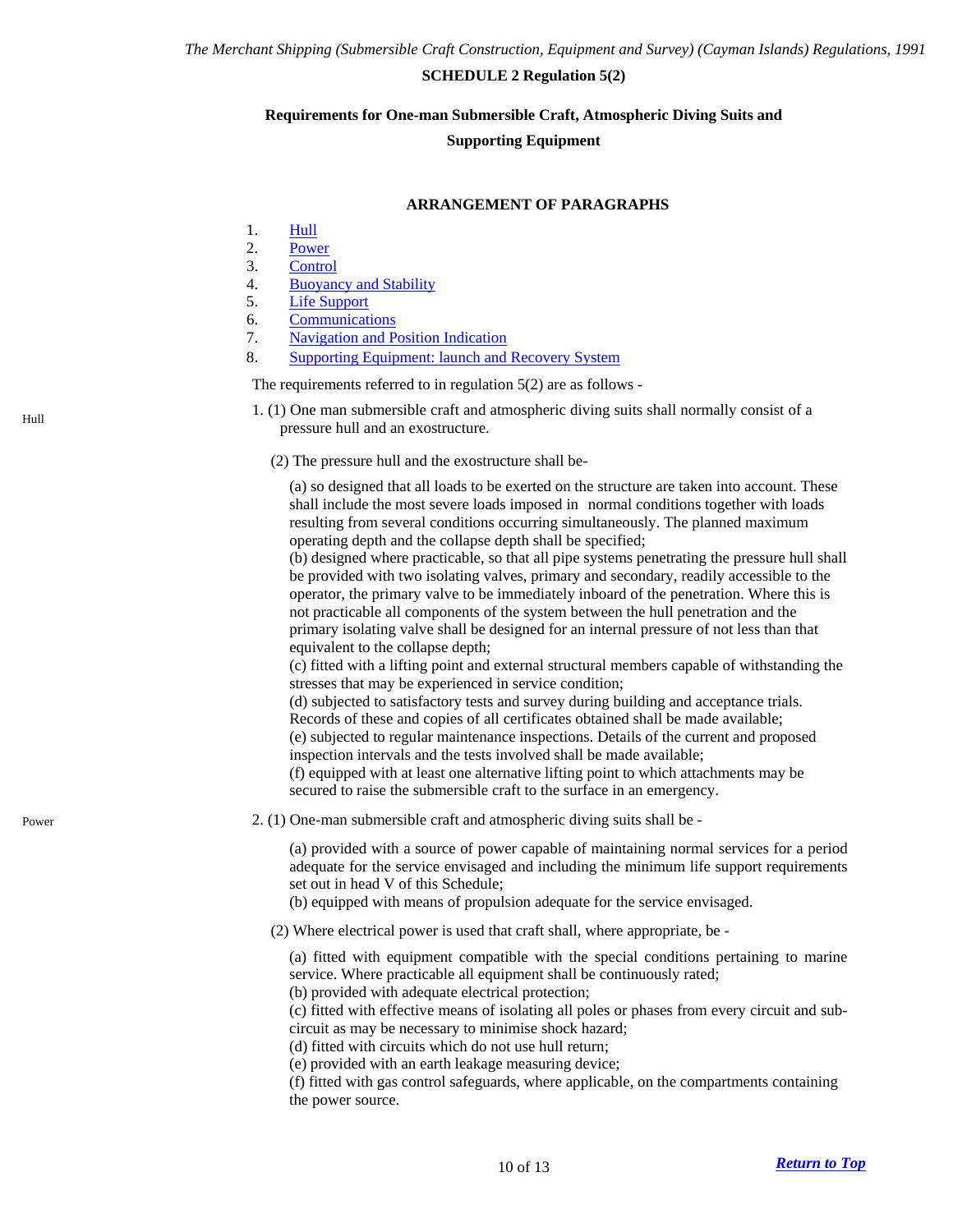<span id="page-10-2"></span><span id="page-10-1"></span><span id="page-10-0"></span>

| Control                                      | 3. One-man submersible craft and atmospheric diving suits shall, where appropriate                                                                                                                                                                                                                                                                                                                                                                                                                                                                                                                                                                                                   |
|----------------------------------------------|--------------------------------------------------------------------------------------------------------------------------------------------------------------------------------------------------------------------------------------------------------------------------------------------------------------------------------------------------------------------------------------------------------------------------------------------------------------------------------------------------------------------------------------------------------------------------------------------------------------------------------------------------------------------------------------|
|                                              | (a) contain valves, gauges and such other equipment as is necessary to control the<br>propulsion and auxiliary systems, including any fuel supply and exhaust systems;<br>(b) contain such equipment as is necessary to control the direction of the craft in<br>azimuth;<br>(c) contain such valves, gauges and other equipment as are necessary to control the<br>depth, attitude, and rate of descent and ascent without inducing resonant or unstable<br>motions;<br>(d) be fitted with jettisonable weights or other means, suitably protected against                                                                                                                          |
|                                              | inadvertent operation, to achieve positive buoyancy in an envisaged emergency<br>situation;<br>(e) be fitted with valves or other fittings to enable manipulators, grasping or anchoring<br>devices and jettisonable equipment to be released in a planned or envisaged<br>emergency situation;<br>(f) be fitted with an umbilical capable of maintaining services and of sufficient<br>strength for its intended service;<br>(g) be equipped with an internal release suitably protected against inadvertent<br>operation, for severing or releasing the umbilical cable. In the case of a towed<br>submersible craft similar arrangements should be provided for the towing cable. |
| Buoyancy and<br>Stability                    | 4. (1) One-man submersible craft and atmospheric diving suits shall, where appropriate,<br>have sufficient buoyancy and stability to enable a properly trained person to operate it in<br>all sea states and conditions for which it is intended.                                                                                                                                                                                                                                                                                                                                                                                                                                    |
|                                              | (2) There shall be provided, for each craft or suit, instructions showing operating<br>procedures in intended service conditions together with emergency procedures. The<br>instructions shall take into account the fully submerged and transient submerging and<br>surfacing conditions together with a full buoyancy condition. The effects of releasing<br>any jettisonable devices either singly or in combination shall be taken into account.                                                                                                                                                                                                                                 |
| Life Support                                 | 5. (1) One-man submersible craft and atmospheric diving suits shall be provided with the<br>means of life support to maintain the occupant in a safe and breathable atmosphere for a<br>minimum period of 72 hours.                                                                                                                                                                                                                                                                                                                                                                                                                                                                  |
|                                              | (2) One-man submersible craft and atmospheric diving suits shall -                                                                                                                                                                                                                                                                                                                                                                                                                                                                                                                                                                                                                   |
|                                              | (a) contain adequate equipment to maintain a safe and breathable atmosphere in the<br>operator's compartment. Where electrical power is used the equipment shall be<br>capable of functioning whether or not the main electrical power source of the craft is<br>operable. Where oxygen is stored in bottles, at least two bottles shall be provided. If<br>these are fitted externally they shall be piped separately to the inside of the<br>submersible craft;                                                                                                                                                                                                                    |
|                                              | (b) contain monitoring devices to test the atmosphere in the operator's compartment;<br>(c) contain valves, gauges and other equipment necessary to monitor and control the<br>pressure within the operator's compartment;<br>(d) at all times carry emergency supplies of food and water to sustain the occupant for<br>the period given in paragraph $(1)$ ;<br>(e) contain the minimum of flammable and toxic material.                                                                                                                                                                                                                                                           |
| Communications                               | 6. (1) One-man submersible craft and atmospheric diving suits shall be fitted with such<br>equipment as is necessary for the submersible craft to communicate with its parent craft<br>when on the surface and when submerged. Equipment using through water<br>communication methods shall have a minimum range of twice the maximum operating<br>depth of the craft.                                                                                                                                                                                                                                                                                                               |
|                                              | (2) Where main communications are transmitted through the umbilical, emergency<br>through water means of communication shall also be provided.                                                                                                                                                                                                                                                                                                                                                                                                                                                                                                                                       |
| Navigation and<br><b>Position Indication</b> | 7. One-man submersible craft and atmospheric diving suits shall be -                                                                                                                                                                                                                                                                                                                                                                                                                                                                                                                                                                                                                 |
|                                              | (a) fitted with an efficient compass;<br>(b) provided with an adequate means of visual look-out ahead of the craft;                                                                                                                                                                                                                                                                                                                                                                                                                                                                                                                                                                  |

<span id="page-10-4"></span><span id="page-10-3"></span>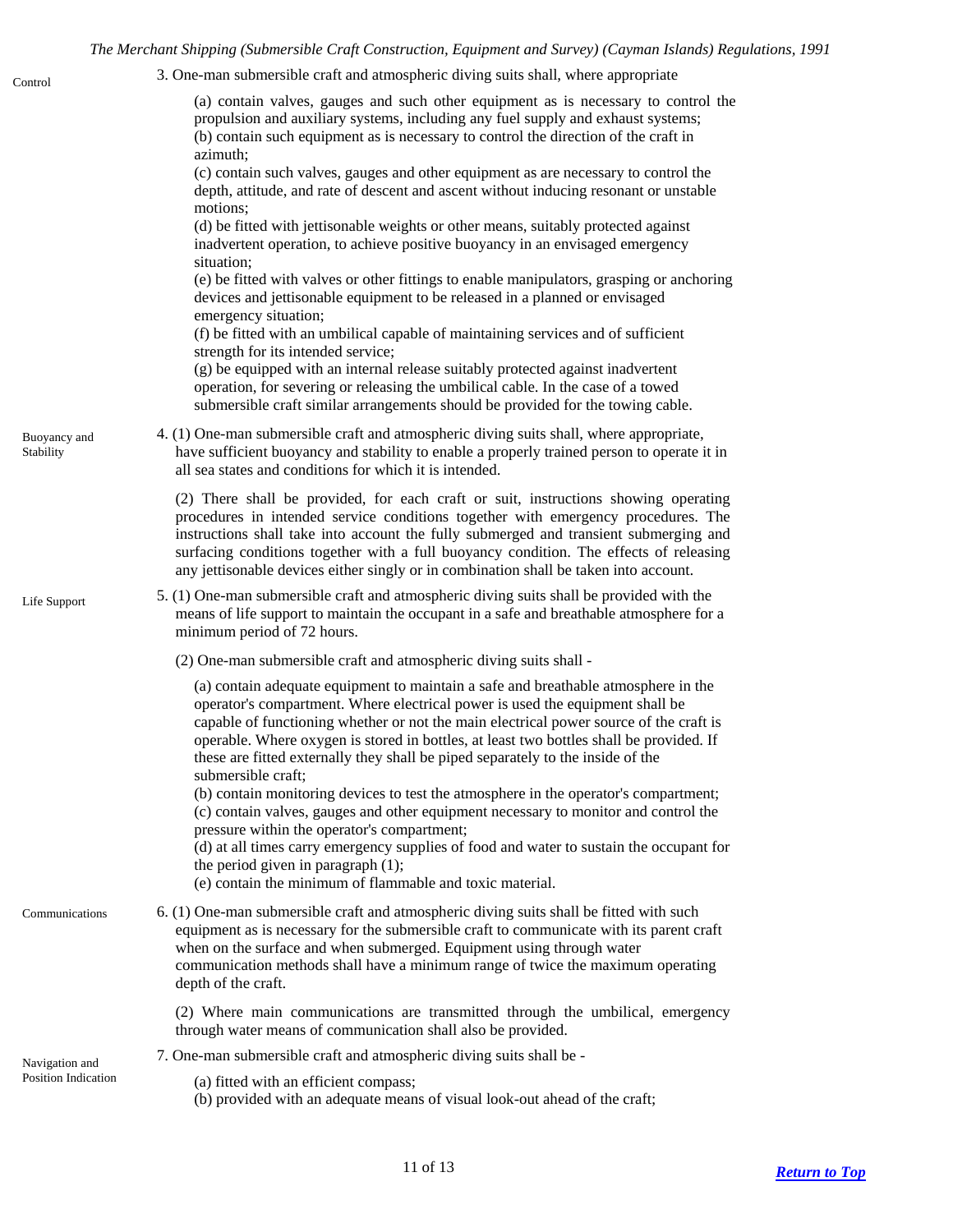(c) fitted with such gauges or instruments to provide a continuous read-out of depth to the crew;

(d) fitted with a visual means of position indication for use on the surface, including highly visible paint, and strobe light;

(e) fitted with a sonic location device to provide position indication in an emergency when submerged.

8. (1) One man submersible craft and atmospheric diving suits shall be so constructed as to be capable of use in association with a lifting gear system which enables the craft or suit to be lowered into and recovered from the water with adequate safety factors for the intended service.

(2) If wires or ropes are incorporated for hoisting or lowering any submersible craft or suit these shall have safety factors based upon the proven or calculated breaking strength of the wire or rope.

(3) The lifting gear system shall be subjected to static and dynamic load tests.

<span id="page-11-0"></span>Supporting Equipment: Launch and Recovery System